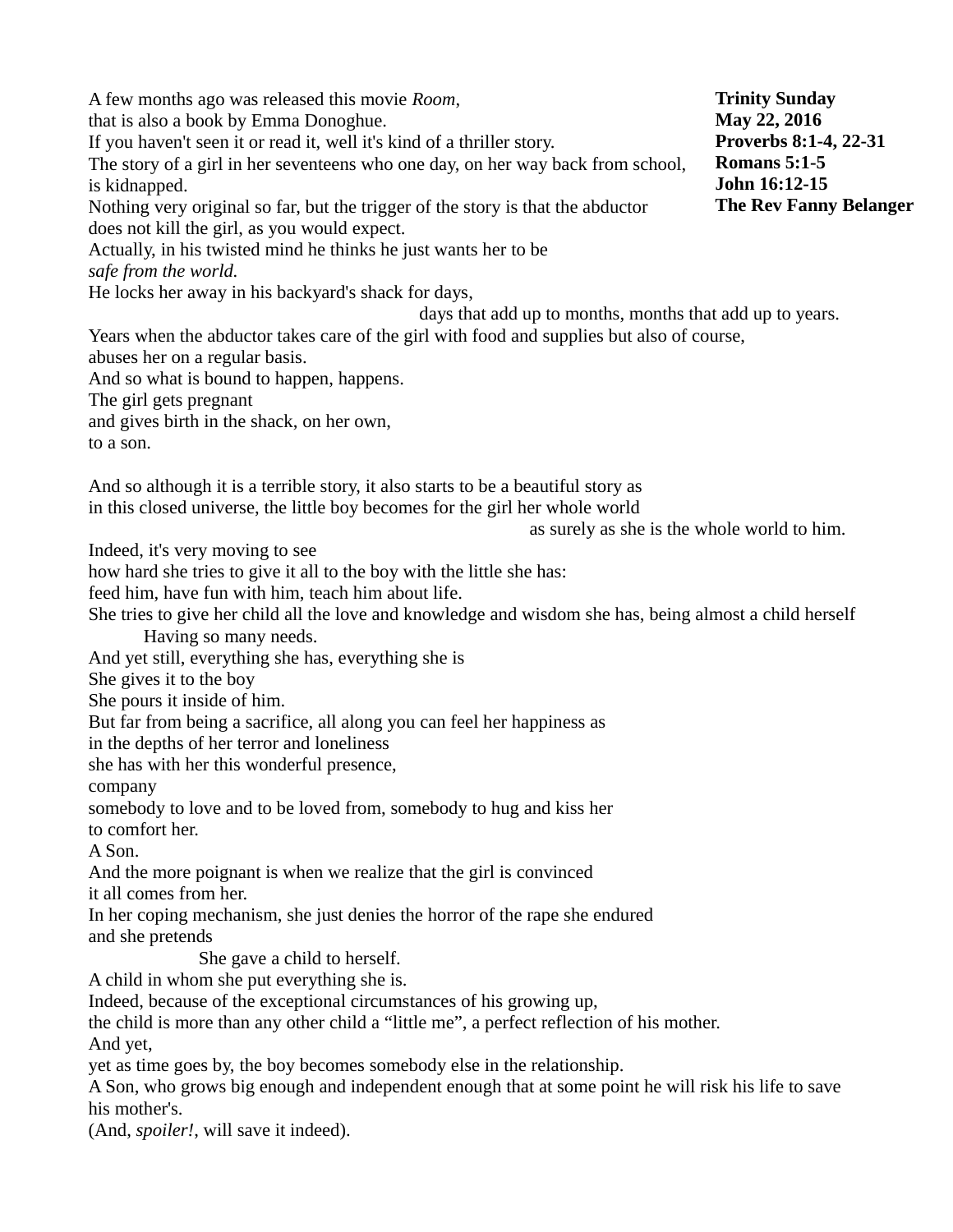Trinity Sunday it is, and so we're trying to make sense of the mystery. The founding mystery of our faith: Father, Son and Holy Spirit,

a unique God, in three persons.

In Christian tradition, we have many images to help us understand what it means. You may know some of them.

We say: God is like a clover, a single plant, with three leaves.

Or: God is like water.

It can be liquid but also solid like ice, or impalpable like evaporation. We believe in a single God we can find in three different states, or forms. There is one God, but three different ways of being God.

Well, the thing is, I am not so sure this way of speaking really does justice to whom God is. Of course these images are just

images

but if we want to go with images maybe we could just stick with

the best image.

The image John's Gospel actually gives us of God: A Father who has a Son

and between them is a spirit

that is holy.

Because my best guess is that John does not pretend that God is actually a dad

And so

there is no need of another image to explain the first image.

An image that tells us plainly that God is like a Father and a Son and one Holy Spirit.

It's already a metaphor, you see.

Christ is like a Son in whom God

like a Father

(or like the Mother in the movie)

put all his love, all his wisdom, all his energy,

all his hope, all his joy

so that the Son is the perfect reflection of the Father.

But the Son is not a reflection in a mirror

He is not a picture of this love and of this energy.

He loves back, as does an independent being.

As does a Son.

Therefore, although completely one and united

the Father and the Son have a relationship, through this Spirit that proceeds from them both. Though different,

they are perfectly united.

And so the Trinity, maybe this is the best way to describe God because this is

The best way to describe what love is.

The story of the Trinity, it's the story of love beneath all the love stories.

This longing: How can we be One, perfectly united

and yet

be still different enough so we can have a relationship?

United in a way we don't disappear into one another, we're not eaten up, not consumed but Revealed as unique

and so the stream, the back and forth of love can continue between the two of us?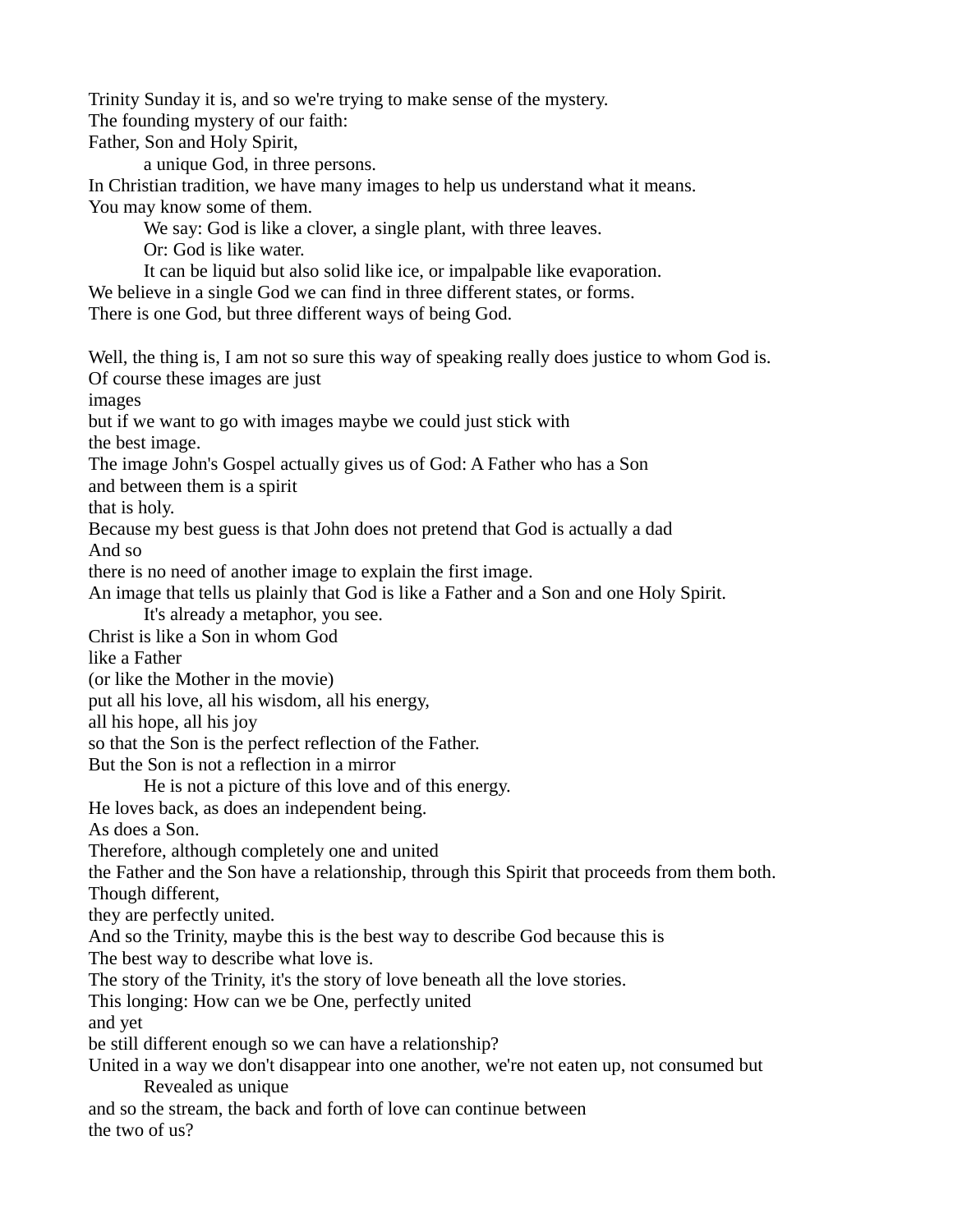Well, this kind love – we don't need to be star crossed lovers to experience it.

With very close ones, we have this connection.

We think the same thing in the same time, we rejoice with them, we suffer when they're in pain Morally, but sometimes even physically.

We know we are deeply united, and we can almost feel it in our flesh.

And it's wonderful most of the times, unless it's awful because

in an imperfect world, between imperfect people we can be unable to set – as we say *healthy boundaries*.

But indeed our close ones we expect them to understand us and accept us

because though not us, they're like our own self.

And if they die or break up, or disappear from our life it's like

we lose a part of ourselves

and actually

## We do.

We do lose a part of ourselves if we lose them.

Well, what we experience in a messy of tragic or funny way in these kind of relationships,

it's nothing more and nothing less

than the mystery of the Holy Trinity.

How can we be one and yet different, it's the joy and the tears of lovers but more simply put: It's true of most of our relationships, as soon as there is affection or friendship.

We want to be united, to work together, to understand one another,

to be at peace, of one accord

but still we want to be acknowledged as different, unique, independent

and we want to do our own thing.

Parents, children, teenagers (at lot!)

But also friends, siblings, colleagues.

Being one and being different in the same time, it's not only a psychological issue, it's a love issue, It's a God issue.

A Holy Trinity mystery.

And so it's not an accident that this is the core of our relationships .

It works this way, because it is what love is all about and we are taken into this stream.

As Paul puts it: "God's love has been poured out into our hearts"

Indeed.

Because what the Trinity means is of course that God

is not an isolated being.

God from the beginning, and actually, even before the beginning,

gives life and love, creates an otherness that is also totally him.

A Son.

But what the Trinity also means for us is that we are drawn into God's intimacy.

God is the perfect story of love and we believe that we were

created inside of this story.

From the beginning in Christ we were included into the room of God's love,

We were bound to be part of God's being.

But we lost our connection someway, rejecting God

we lost this perfect harmony between unity and independence

and being Christian is to learn what it actually means to be perfectly free in

this wild unbounded love in which we can all be both perfectly one together and perfectly Revealed as unique.